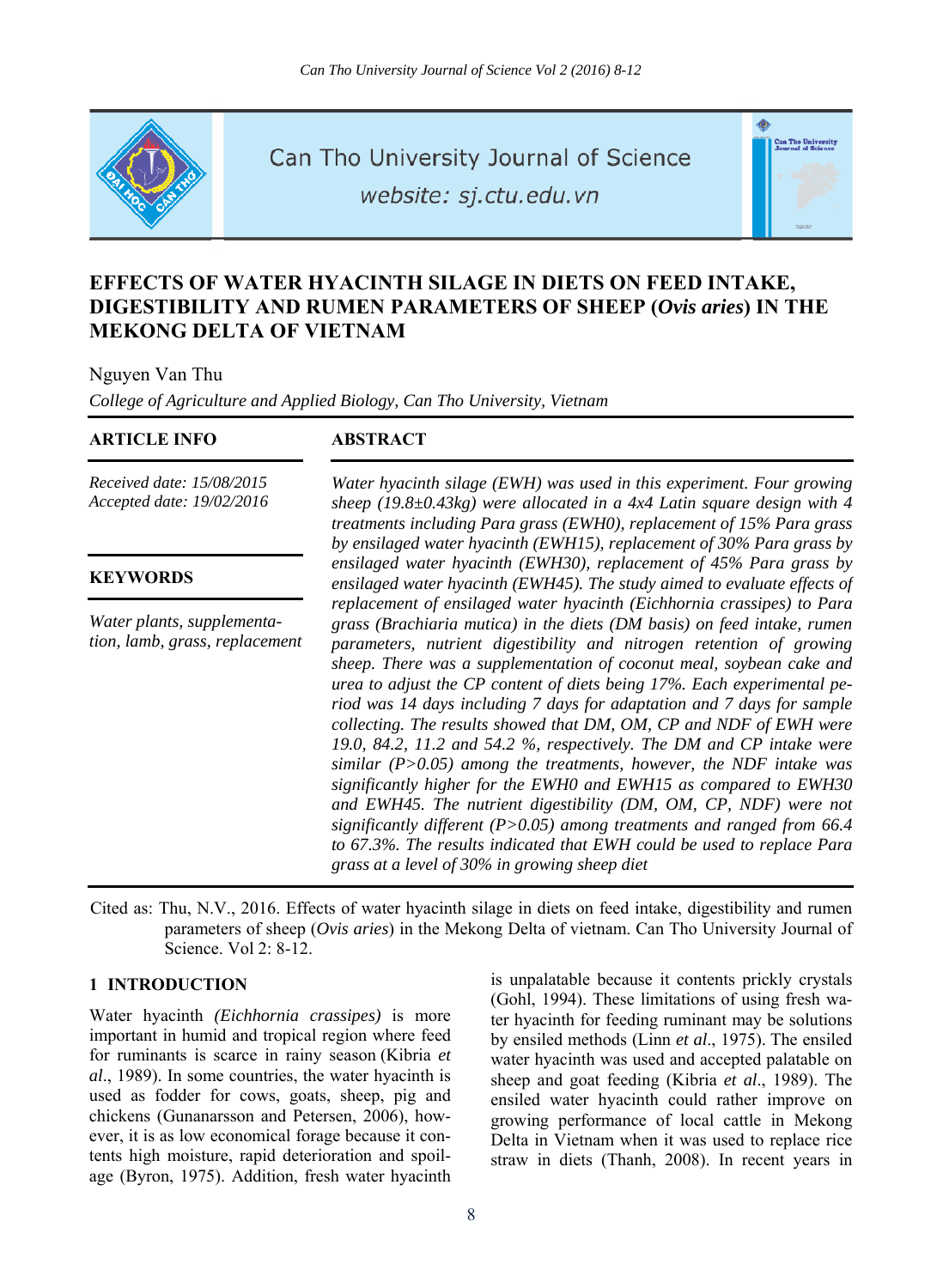Vietnam, the sheep meat demand for food has been increased because it contents high nutrition, good smell and delicious with 74-75% DM, 21.7-22.3% CP, 1.86-1.88% EE (Han, 2007). Thus, sheep has been more concerned to development in many provinces of Mekong Delta in Vietnam, where water hyacinth is available with enormous biomass. This study aimed to evaluate effects of replacement of ensilaged water hyacinth (*Eichhornia crassipes*) to Para grass (*Brachiaria mutica*) in the diets (DM basis) on feed intake, rumen parameters, nutrient digestibility and nitrogen retention of growing sheep. Then the applicable recommendations could be given for farmers' practices.

### **2 MATERIALS AND METHODS**

### **2.1 Study location**

The experiment was conducted in the experimental farm and laboratory of Agricultural and Applied Biology Faculty, Can Tho University from February, 2009 to June, 2010.

## **2.2 Experimental design**

Four growing sheep (19.8±0.43kg) were allocated in a 4x4 Latin square design with 4 treatments including Para grass (EWH0), replacement of 15% Para grass by ensilaged water hyacinth (EWH15), replacement of 30% Para grass by ensilaged water hyacinth (EWH30), replacement of 45% Para grass by ensilaged water hyacinth (EWH45).

### **2.3 Feeding and management**

Para grass was fed ad-lib and supplemented with coconut meal, soybean cake and urea to adjust the CP content of diets of 17%. Each experimental period was 14 days including 7 days for adaptation and 7 days for sampling. Dry matter intake was 3.2% body live weight. The feed was fed at 6:30 h and 13:30 h. Feed offered and refused, feces and urine were collected daily during sample collecting periods. Rumen fluid was taken by oesophagus gutter in order to measure N-NH<sub>3</sub> and volatile fatty acid at before and 3 hours after feeding.

## **2.4 Making water hyacinth silage and chemical composition analysis**

Water hyacinth was collected and eliminated the roots and then wilted under sunshine. When the DM of water hyacinth reached around 12%, it was used for making silage with molasses (3.5 kg molasses for 100 kg of fresh water hyacinth) in a plastic bag of 50kg. The silage was used for feeding sheep from day 7 to day 14.

Dry matter (DM), organic matter (OM), crude protein (CP) and total ash (Ash) of samples were determined according to AOAC (1990). Neutral detergent fiber (NDF) was analyzed following methods described by Van Soest *et al*. (1991). Metabolized energy of diets was calculated described by Bruinenberg *et al*. (2002). Apparent nutrient digestibility of DM, OM, CP and NDF was determined following methods described by Mc.Donald *et al.* (1995) and VFAs was analyzed following method described by Barnet and Reid (1957).

### **2.5 Statistical analysis**

The data were analyzed preliminary by Microsoft Excel (2007) and analyzed of variance (ANOVA) using the General Linear Model (GLM) procedure of Minitab 16.1.0.0 software (Minitab, 2010). To compare difference between mean values of treatments, Tukey's test was used (Minitab, 2010).

### **3 RESULTS AND DISCUSSION**

### **3.1 Chemical composition of feed ingredients**

The chemical composition of feed used in the experiment was showed in Table 1. The DM, OM, CP and NDF of EWH were 19.0, 84.2, 11.2 and 54.2 %, respectively. The CP content of EWH was higher than that of Para grass, while its NDF content was lower than that of the Para grass. The replacement of Para grass by EWH was suitable due to the DM content was similar for both roughages. The soybean cake, coconut meal and urea were used to supply crude protein in the diets and to adjust the CP intake of sheep as plan proposed.

|  |  |  | Table 1: Chemical composition of feed ingredients used in experiment (%DM) |  |
|--|--|--|----------------------------------------------------------------------------|--|
|--|--|--|----------------------------------------------------------------------------|--|

| Ingredients                    | DM   | OМ   | CР   | NDF  | Ash  |
|--------------------------------|------|------|------|------|------|
| Ensilaged water hyacinth (EWH) | 19.0 | 84.2 | 11.2 | 54.2 | 15.8 |
| Para grass (PG)                | 19.4 | 87.0 | 9.40 | 68.1 | 12.3 |
| Soybean cake (SC)              | 87.3 | 83.9 | 42.1 | 23.4 | 16.1 |
| Coconut meal (CM)              | 87.5 | 94.2 | 16.2 | 56.6 | 5.80 |
| Urea                           |      |      | 288  |      |      |

*DM: dry matter, OM: organic matter, CP: crude protein, NDF: neutral detergent fiber*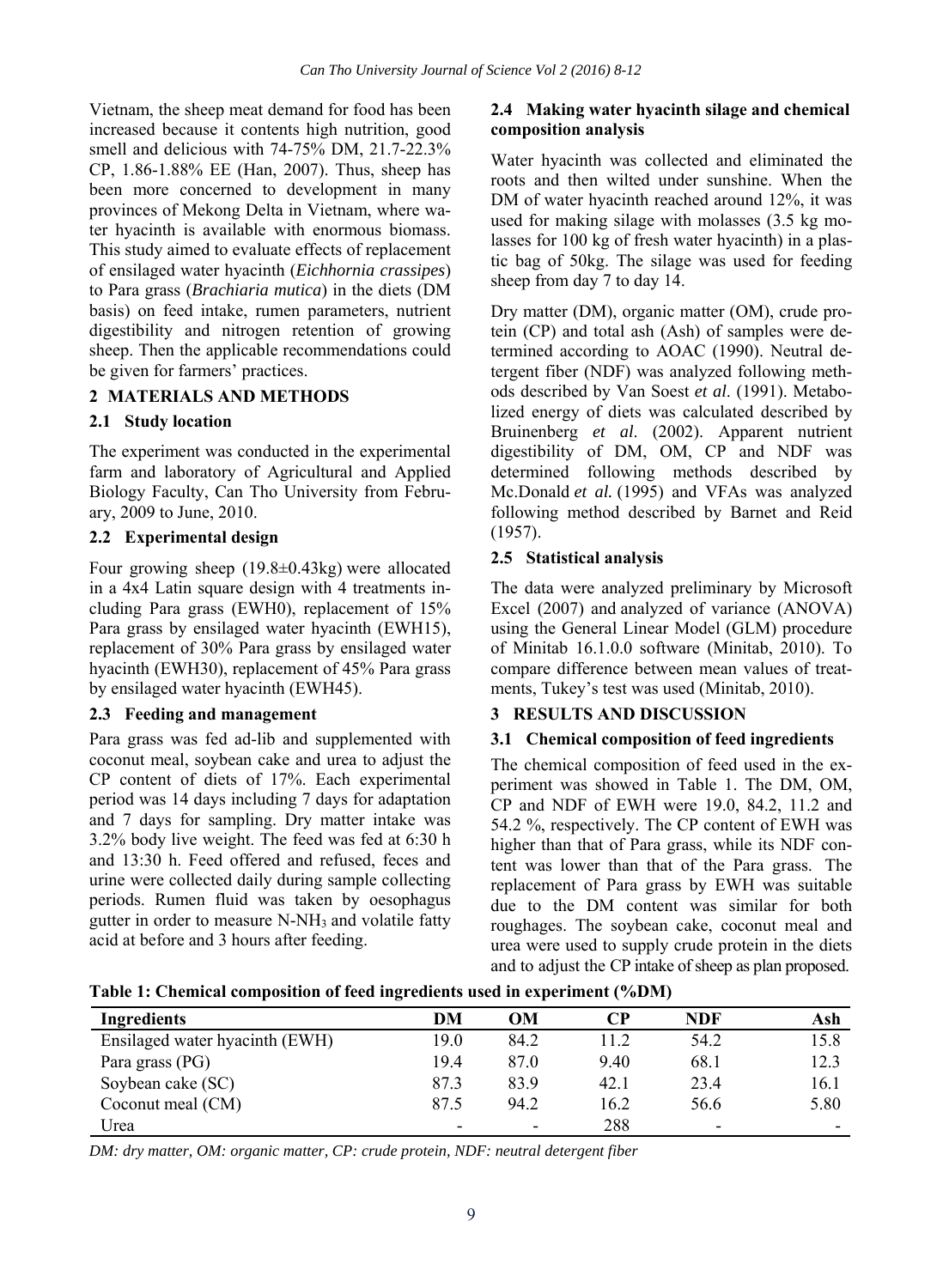### **3.2 Feed and nutrient intake**

The DM and CP intake were not significantly different (P>0.05) among the treatments, however, the NDF intake was significantly higher for the EWH0 and EWH15 as compared to EWH30 and EWH45. It seemed that the replacement of EWH at level 15% had stimulated appetite of sheep in diet. It led to DM and OM intakes of EWH15 diet were slightly higher than the others (690 and 588g/sheep/day), respectively). In study of Thanh (2008) using EWH replacing Para grass at 0, 15, 30, 45% levels (DM basis) for growing cattle, it was indicated that cattle could consume at maximum EWH level of 800 g/day, while with the similar experiment this value was of 1270 g/day for the buffalo reported by Khanh (2008).

| Table 2: Feed and nutrients intakes of sheep in the experiment |
|----------------------------------------------------------------|
|----------------------------------------------------------------|

|                    |                  | <b>Treatments</b> |                  |                  |       |          |
|--------------------|------------------|-------------------|------------------|------------------|-------|----------|
| Items, g/day       | <b>EWH0</b>      | <b>EWH15</b>      | <b>EWH30</b>     | <b>EWH45</b>     | P     | $\pm$ SE |
| <b>EWH</b>         | $0^{\rm a}$      | $80.5^{b}$        | 164 <sup>c</sup> | 243 <sup>d</sup> | 0.001 | 11.8     |
| Para grass         | $566^{\circ}$    | 500 <sup>b</sup>  | 385 <sup>c</sup> | 310 <sup>d</sup> | 0.001 | 11.8     |
| DM                 | 675              | 690               | 658              | 662              | 0.328 | 16.9     |
| <b>OM</b>          | 576              | 588               | 560              | 558              | 0.307 | 16.4     |
| CP                 | 120              | 118               | 115              | 111              | 0.132 | 3.29     |
| <b>NDF</b>         | 426 <sup>a</sup> | 425 <sup>a</sup>  | 393 <sup>b</sup> | 390 <sup>b</sup> | 0.010 | 8.796    |
| $ME^*$<br>(MJ/day) | 6.05             | 6.10              | 5.83             | 5.89             | 0.854 | 0.370    |

 *EWH0, EWH15, EWH30, EWH45: EWH replacing Para grass at levels of 0, 15, 30 and 45 % (DM basis) respectively. a, b, c Means with different letters within the same rows are significantly different at the 5% level* 

### **3.3 Rumen parameters**

The pH values of rumen fluid at before and after 3 hours feeding among treatments were not significantly different (P>0.05). However, pH value at before feeding was higher than this value at 3 hours after feeding in general. It could be explained that EWH was acidic feed. The pH values in this study were higher than the results of Lubis *et al.* (2002) being from 6.30 to 6.43. Thanh (2008) reported that the N-NH<sub>3</sub> and VFAs of rumen fluid at before feeding of cattle fed EWH were 11.6- 11.9 mg/100ml and 71.7-75.2 mmole/liter, respectively. Then 3-hours after feeding, those values changed to 17.5-18.0 mg/100ml and 80.6-81.4 mmole/liter, respectively. With buffalo fed EWH replaced rice straw at 0, 15, 30, 45% levels (DM basis). Khanh (2008) reported that N-NH3 ranged 14.0-14.4 mg/100ml and VFAs ranged 78.2-86.4 mmole/liter.

|                         | <b>EWH0</b> | <b>EWH15</b> | <b>EWH30</b> | <b>EWH45</b> | P     | $\pm$ SE |
|-------------------------|-------------|--------------|--------------|--------------|-------|----------|
| $N-NH_3$ , mg/100ml     |             |              |              |              |       |          |
| - Before feeding        | 27.1        | 26.1         | 25.0         | 26.6         | 0.198 | 1.21     |
| - 3 hours after feeding | 38.5        | 37.8         | 35.5         | 34.6         | 0.302 | 2.09     |
| - Difference            | 10.3        | 11.7         | 13.3         | 10.5         | 0.774 | 3.17     |
| VFAs, mmol/liter        |             |              |              |              |       |          |
| - Before feeding        | 85.9        | 87.9         | 87.7         | 89.3         | 0.964 | 6.40     |
| - 3 hours after feeding | 115         | 113          | 108          | 109          | 0.473 | 4.49     |
| - Difference            | 29.9        | 25.8         | 21.2         | 20.3         | 0.831 | 11.7     |
| pH                      |             |              |              |              |       |          |
| - Before feeding        | 6.87        | 6.97         | 6.98         | 7.08         | 0.455 | 0.119    |
| - 3 hours after feeding | 6.63        | 6.59         | 6.77         | 6.63         | 0.775 | 0.185    |

**Table 3: N-NH3 and total VFAs concentration and pH values of rumen of sheep** 

*EWH0, EWH15, EWH30, EWH45: EWH replacing Para grass at levels of 0, 15, 30 and 45 % (DM basis) respectively. VFAs: volatile fatty acids* 

### **3.4 Apparent digestibility, nitrogen balance and daily weight gain**

The apparent nutrient digestibility, nitrogen retention and daily weight gain were showed in Table 4.

The nutrient digestibility (DM, OM, CP, NDF) were not significantly different (P>0.05) among treatments and ranged from 66.4 to 67.3%. The DM and CP digestibility values reported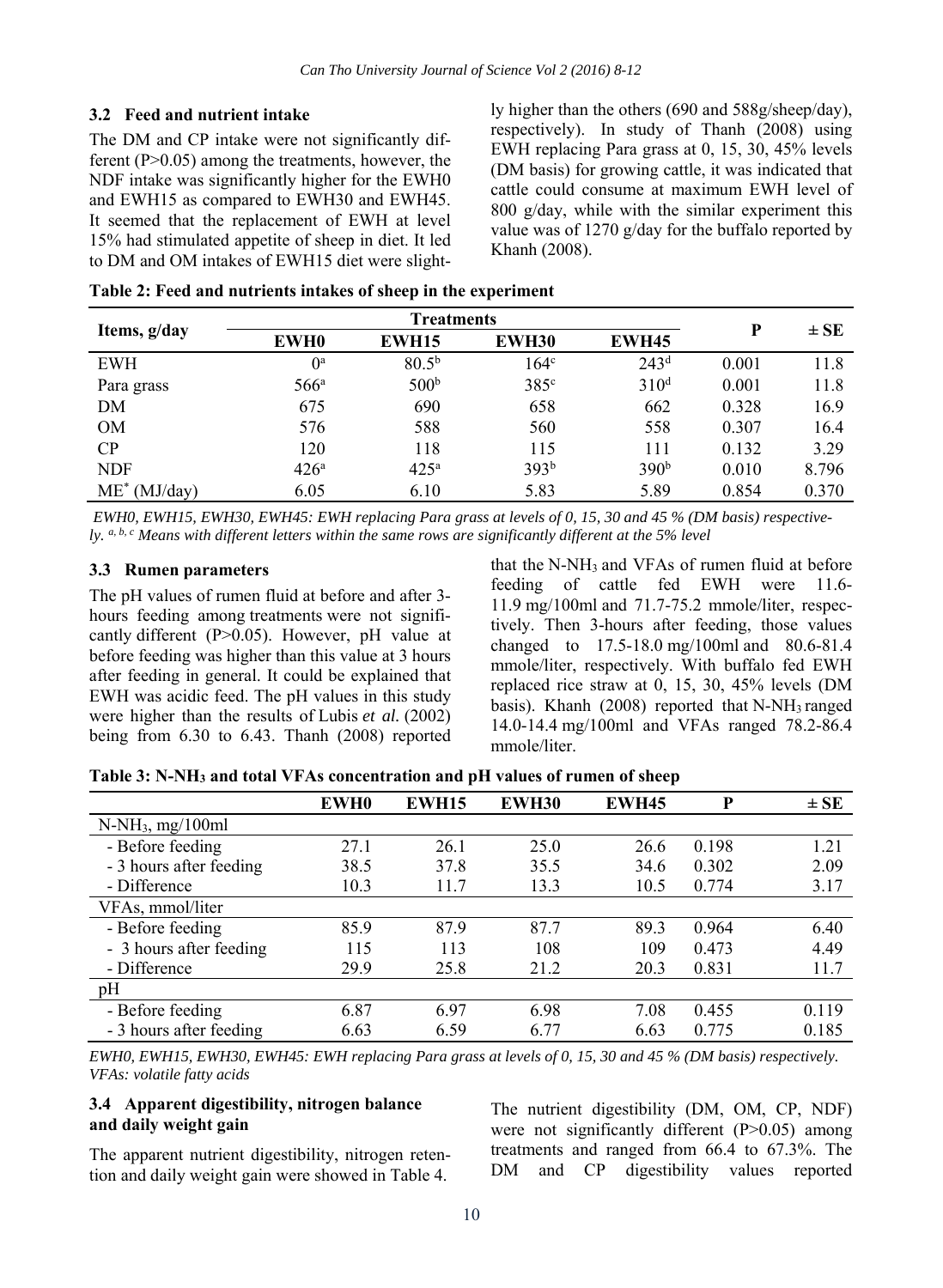by Baldwin *et al.* (1975) in study on water hyacinth silage for sheep feeding were also lower than those of the present study. Nitrogen retention was not significantly different  $(P>0.05)$  among the treatment, however the highest value was numerically for the EWH30 treatment  $(0.809 \text{ g/kgW}^{0.75})$ . In study of Hue (2007), nitrogen retention results ranged from  $0.987$  to  $1.13$  g/kgW<sup>0.75</sup>. The daily weight gain was not significantly different (P>0.05) among the treatments and it was 52.5, 48.1, 57.3 and 38.1 g for the EWH0, EWH15, EWH30 and EWH45, respectively. The results in the present study indicated that EWH could be used for feeding sheep with the replacement level of 30% for the grass.

|  | Table 4: Nutrient digestibility (%), nitrogen intakes, nitrogen retention and daily weight gain of sheep |  |  |  |  |
|--|----------------------------------------------------------------------------------------------------------|--|--|--|--|
|--|----------------------------------------------------------------------------------------------------------|--|--|--|--|

|                             |             | P            |              |              |       |          |
|-----------------------------|-------------|--------------|--------------|--------------|-------|----------|
| <b>Items</b>                | <b>EWH0</b> | <b>EWH15</b> | <b>EWH30</b> | <b>EWH45</b> |       | $\pm$ SE |
| Digestibility, %            |             |              |              |              |       |          |
| DM                          | 67.3        | 66.9         | 66.4         | 66.8         | 0.989 | 2.51     |
| <b>OM</b>                   | 68.4        | 68.8         | 68.1         | 67.3         | 0.941 | 2.47     |
| CP                          | 79.0        | 78.4         | 78.8         | 78.3         | 0.978 | 1.94     |
| <b>NDF</b>                  | 66.7        | 66.1         | 65.6         | 66.1         | 0.969 | 2.26     |
| Nitrogen balance, g/kgW0,75 |             |              |              |              |       |          |
| Nitrogen intakes            | 1.94        | 1.91         | 1.86         | 1.81         | 0.302 | 0.048    |
| Nitrogen in feces           | 0.363       | 0.415        | 0.393        | 0.391        | 0.490 | 0.031    |
| Nitrogen in urine           | 0.852       | 0.793        | 0.654        | 0.777        | 0.098 | 0.065    |
| Nitrogen retention          | 0.720       | 0.703        | 0.809        | 0.639        | 0.236 | 0.073    |
| Initial weight, kg          | 20.9        | 21.2         | 20.8         | 20.9         | 0.520 | 0.114    |
| Daily weight gain, g        | 52.5        | 48.1         | 57.3         | 38.1         | 0.561 | 13.4     |

*DM: dry matter, OM: organic matter, CP: crude protein, NDF: neutral detergent fiber. EWH0, EWH15, EWH30, EWH45: EWH replacing para grass at levels of 0, 15, 30 and 45 % (DM basis) respectively* 

### **4 CONCLUSIONS**

Ensilaged water hyacinth could be used to feed growing sheep without adverse effects on rumen parameters and the replacement level of 30% to Para grass in diet gave good results in term of growth performance and utilization of water hyacinth as a feed resource.

### **REFERENCES**

- AOAC, 1990. Official Methods of Analysis. 13th edition. Association of Official Analytical Chemists. Washington, DC.
- Balwin, J.A., 1975. Comparison of Pangolagrass and water hyacinth silage as diets for sheep. Journal of animal science 1975. 40: 968-971.
- Barnett, A.J.G., Reid, R.L., 1957. Study on the production of volatile fatty acids from grass by rumen liquor in an artificial rumen. The volatile fatty acid production from grass. Journal of Agricultural Science, 48: 315–321.
- Bruinenberg, M.H., Valk, H., Korevaar, H. Struik, P.C., 2002. Factors affecting digestibility of temperate forages from seminatural grasslands. ID TNO Animal Nutrition, Lelystad, Wageningen University, Department of Plant Sciences, Crop and Weed Ecology Group, Wageningen, and Plant Research International, Wageningen, The Netherlands
- Byron, H.T., 1975. Organic acid preservation of water hyacinth silage. Hyacinth control, 13: 64-66
- Gohl, B., 1994. Tropical Feed. FAO Animal Production and Health Series.
- Gunnarsson, C.C., Petersen, C.M., 2006. Water hyacinth as a resource in agriculture and energy production: a literature review.
- Han, T.Q., 2007. Meat quality and productivity, economic efficiency of Phan Rang sheep feeding in Central highlands Vietnam. Journal of Animal science No. 3: 23-36.
- Hue, K.T., 2007. Urea treated rice straw as a basal diet for growing ruminants: supplementation with protein rich forages. MSc Thesis, Swedish University of Agricultural Sciences
- Kibria, S.S., Roxas, B.D., Ranjhan, K.S., 1989. A ruminant feed based on water hyacinth: its voluntary intake and in vitro and in vivo digestibility Pak. J. Agri. Sci. 26 (1): 24
- Khanh, P.T., 2008. Effects of rice straw replacement by ensilage water hyacinth on rumen parameters, nutrient digestibility and nitrogen retention of local buffalo. Bachelor thesis on Animal Science, Can Tho University.
- Linn, J.G., Staba, E.J., Goodrich, R.D., Meiske, J.C. Otterby, D.E., 1975. Nutritive value of dried or ensiled aquatic plants. I. Chemical composition. II. Di-